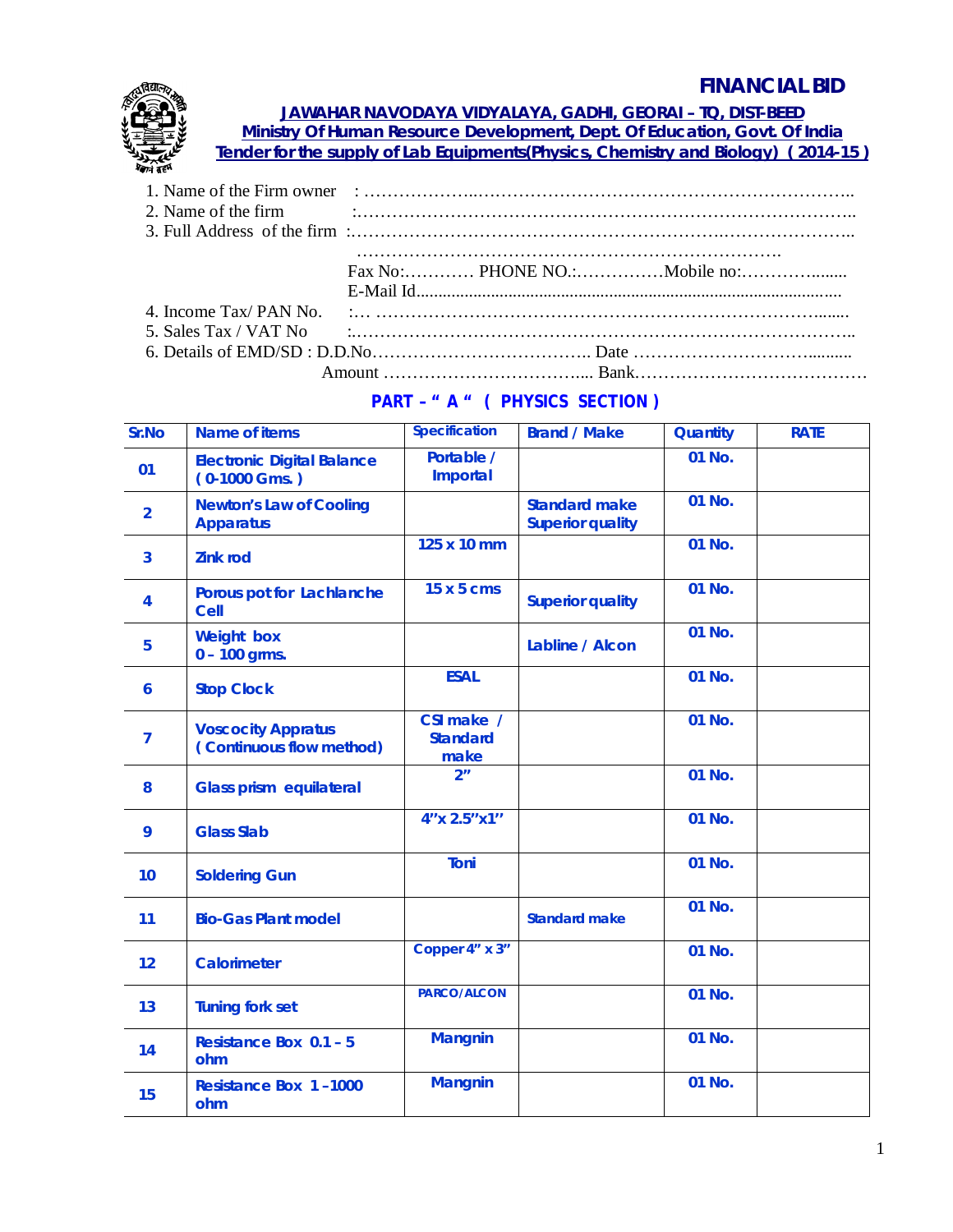| S.No:          | Name of the Item                          | Specification     | <b>Brand</b>        | Quantity        | <b>RATE</b> |
|----------------|-------------------------------------------|-------------------|---------------------|-----------------|-------------|
| 1              | <b>Hydrochloric Acid</b>                  | 5 Lts             | <b>SD Fine/Mark</b> | 01 No.          |             |
| $\overline{2}$ | Sodium Hydroxide                          | 500 Gms.          | <b>SD Fine/Mark</b> | 01 No.          |             |
| 3              | Sodium bicarbonate                        | 500 Gms.          | <b>SD Fine</b>      | 01 No.          |             |
| 4              | <b>Silver Nitrate</b>                     | 25 <sub>gm</sub>  | <b>SD Fine</b>      | 01 No.          |             |
| 5              | Methyl Orange                             | 100 ml.           | <b>SD Fine</b>      | 01 No.          |             |
| 6              | <b>Calcium Carbonate</b>                  | 500 gm            | <b>SD Fine</b>      | 01 No.          |             |
| $\overline{7}$ | <b>Red Litmus Paper</b>                   | 1 dozen           | Std make            | 01 No.          |             |
| 8              | <b>Blue Litmus Paper</b>                  | 1 dozen           | Std make            | 01 No.          |             |
| 9              | PH paper                                  | 2 dozen           | Std make            | 01 No.          |             |
| 10             | Magnesium - Ribbon                        | 1 Coil            | Std make            | 01 No.          |             |
| 11             | Sodium Metal                              | 50 gr             | Std make            | 01 No.          |             |
| 12             | <b>Bleaching Powder</b>                   | 500 gm            | Std make            | 01 No.          |             |
| 13             | Sulphuric acid                            | $2.5$ Ltr         | Std make            | 01 No.          |             |
| 14             | <b>Glass Tube</b>                         | 2.5 Kg.,          | Std make            | 01 No.          |             |
| 15             | <b>China Disc</b>                         |                   | China Clay<br>3''   | 24 Pcs          |             |
| 16             | <b>Dropper bottle</b>                     |                   | <b>Borosil</b>      | 12 Pcs          |             |
| 17             | Chromatography paper                      |                   | Std. Hard           | <b>6 Sheets</b> |             |
| 18             | <b>Barium Nitrate</b>                     | 500 gm            | <b>SD Fine</b>      |                 |             |
| 19             | <b>Wire Gauze</b>                         |                   | Std make            | 24 Pcs          |             |
| 20             | Spatula                                   |                   | <b>Steel Make</b>   | 12 Pcs.,        |             |
| 21             | Digital Balance (<br>Electronic)          | <b>Weigh Star</b> |                     | $1$ Pc.,        |             |
| 22             | Thermometer 250°C                         |                   | <b>Thick</b>        | <b>12 Pcs.</b>  |             |
| 23             | <b>Vacum Pump</b>                         |                   |                     | 01 No.          |             |
| 24             | <b>Ultra Violet Lamp</b>                  |                   |                     | 01 No.          |             |
| 25             | <b>TLC</b> (Thin Layer<br>Chromatography) |                   | Std make            | 01 No.          |             |
| 26             | Conductivity meter                        |                   |                     | 01 No.          |             |
| 27             | Probe                                     |                   |                     | 01 No.          |             |
| 28             | Calomel electrode                         |                   |                     | 01 No.          |             |
| 29             | <b>Test Tube</b>                          |                   |                     | 01 No.          |             |
| 30             | <b>Dropper</b>                            |                   |                     | 01 No.          |             |